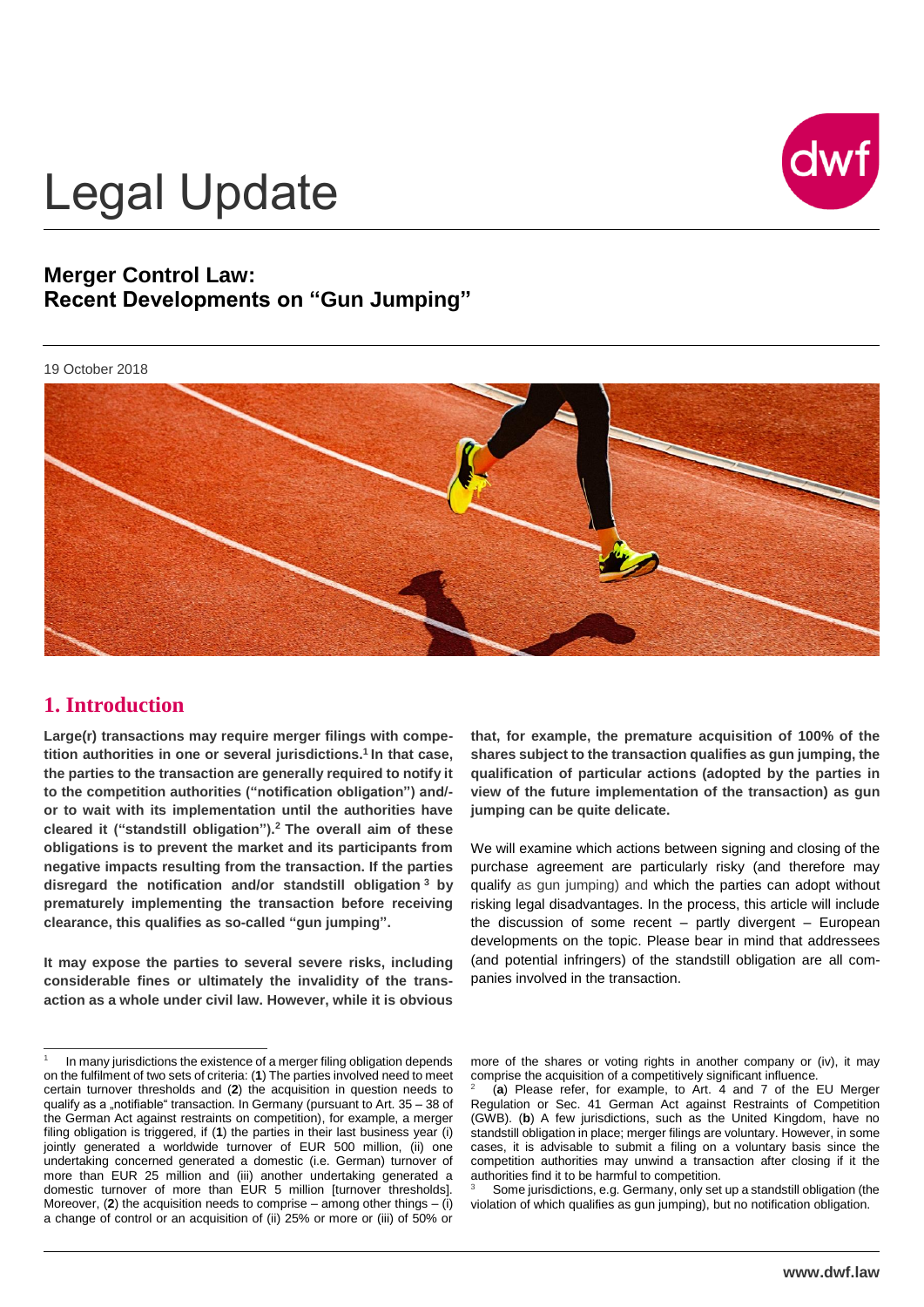

# **2. Decisional practice: What are the practical risks of gun jumping?**

Recent examples of competition authorities starting investigations against companies based on the grounds of gun jumping demonstrate vividly, that the topic is not merely of an academic nature but has significant practical relevance. Overall enforcement levels seem to have increased in the past few years.

The majority of the cases focuses on "blatant" violations of the standstill obligations. In other words, the parties to the transaction failed entirely to notify a transaction to the relevant competition authorities despite there being no doubt on a filing obligation.

#### **Recent examples include:**

- In August 2018, the **Bulgarian** Commission for Protection of Competition (**BCPC**) opened proceedings against a local agricultural company for not notifying the authorities of an acquisition before it was implemented. <sup>4</sup> The BCPC became aware of the transaction through a national newspaper ranking of the top business deals every year. The decision shows, that the authorities are more and more dedicated to actively monitoring business transactions in their respective country
- The **French** competition authority (**Autorité de la Concurrence**) imposed a record fine of **€ 80 million** on the telecommunications company Altice in November 2016 for gun jumping during the acquisition of France's second-largest telecommunications provider SFR as well as OTL (Virgin Mobile).
- In April 2018, the **European Commission** (EC) imposed a fine of **€ 124.5 mill**i**on** on Altice, which had acquired another operator in Portugal, for gun jumping.
- In 2014, the **EC** had imposed a **€ 20 million** fine on Harvest Marine, a Norwegian seafood company, for implementing its acquisition of salmon producer Morpol before obtaining clearance from the relevant authorities. The verdict was appealed by Harvest Marine, but dismissed in October 2017.

Even though the gun jumping fines imposed on companies by the European and national competition authorities appear to be increasing, they have not yet reached their absolute limit. In Germany, for example, gun jumping could result in a fine of up to 10 % of the total turnover achieved by the group during the previous business year. In the past, the **German Federal Cartel Office** (FCO) has – on some occasions – imposed rather moderate fines on companies for gun jumping: Mars Inc. (**€ 4.5 million**, B 6- 026/04); Druck- und Verlagshaus Frankfurt am Main GmbH/- Stadtanzeiger (**€ 4.13 million**, B6-50/08); ZG Raiffeisen eG (**€ 414.000**, B2-80/09); Interseroh/fm (**€ 206.000**, B4-87/10). So far, the FCO seems to be focussing only on blatant violations of the standstill obligation.

Even though national and international authorities do not hesitate to impose significant fines for gun jumping, the criteria and thus the overall scope of the standstill obligation have not yet been subject to many decisions. **One of the key questions that remain mostly unanswered is whether the transaction itself has to be (partly) implemented or whether other actions between signing and closing (also) qualify as gun jumping.** The case law in this area is partly divergent.

On a separate note, it should be borne in mind that the various national merger control laws, as well as EU merger control law each, stipulate slightly varying criteria for what qualifies as a notifiable transaction. Most jurisdictions, including the EU Merger Regulation, focus on changes of control (including, for example, acquisitions of sole, joint, de facto or de jure control). A couple of other jurisdictions, however, also cover other "types" of transactions. For example, Germany (and to some extent Austria) also regard acquisitions of certain amounts of shares or voting rights (25%, 50%) or of a competitively significant influence as notifiable transactions. <sup>5</sup> The fact that the various jurisdictions set up (partly) different criteria on the "type of notifiable transaction" in question (see above), adds another layer of complexity to the topic.

### **Recent decisions:**

- In the **Ernst & Young** decision of May 2018, the European Court of Justice (ECJ) found, that the scope of the standstill obligation only involves such measures that contribute (partly) to a change in control and therefore to a premature (partial) implementation of the transaction. In that case, KPMG Denmark (the Target in the transaction) following the announcement of the transaction had terminated a cooperation agreement with KPMG International. According to the Danish Competition Authority, this violated the standstill obligation, as it was merger-specific, irreversible and likely to have market effects. However, in the ECJ's view, where transactions, despite having been carried out in the context of a concentration, "*are not necessary to achieve a change of control*" of an undertaking, they do not fall within the scope of the notification/standstill obligation and hence do not qualify as gun jumping.
- In the **Altice** decision of April 2018, the **EC** came to a different conclusion. In the EC's view, Altice had implemented its acquisition of PT Portugal before obtaining the Commission's clearance, and in some instances, even before its notification of the merger. Different to the facts underlying the Ernst & Young decision, the purchase agreement gave Altice (legal) veto rights (i.e. "control") over decisions concerning PT Portugal's ordinary business. The EC also found that Altice actually exercised decisive influence (i.e., "control") over

 $\overline{a}$ 

**<sup>3.</sup> Criteria: Which actions are allowed, which aren't?**

The last fine for a similar breach in Bulgaria was imposed on a company in 2012.

<sup>5</sup> We do not elaborate here on the different turnover thresholds applicable in the various jurisdictions.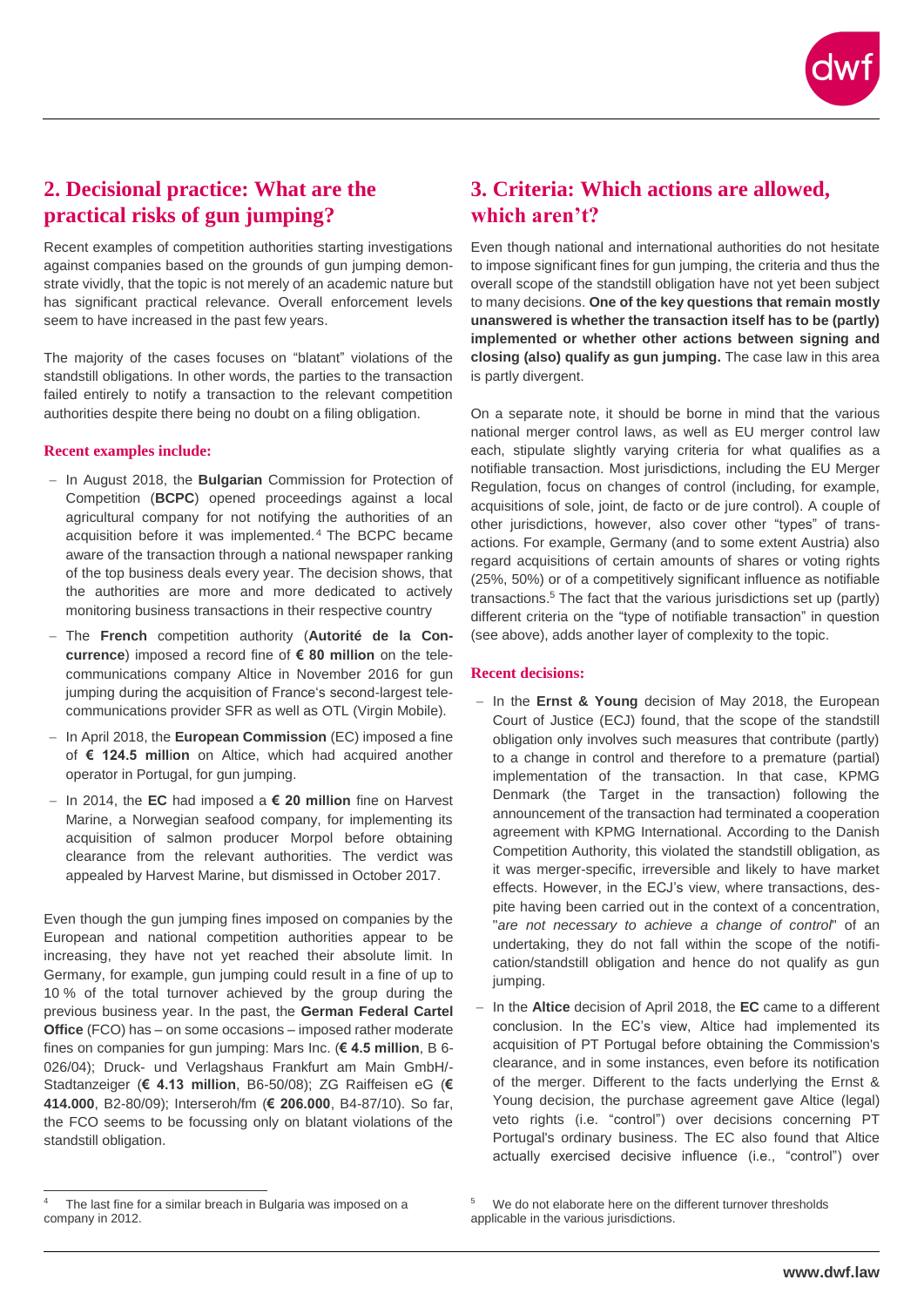

aspects of PT Portugal's business, for example by giving PT Portugal instructions on how to carry out a marketing campaign and by seeking and receiving detailed commercially sensitive information about PT Portugal outside the framework of any confidentiality agreement.

 The German Federal Court of Justice (BGH) also addressed the topic in its **Edeka v Tengelmann** decision in November 2017. In essence, the case concerned the (premature) joining of purchasing activities of the two food retailers. The BGH also takes the change of control (as well as the other transactional types relevant under German law) as a starting point but draws the conclusion, that the scope of the standstill obligation not only comprises measures that already anticipate the acquisition of control. On the contrary, measures that do not comprise one of the transactional types relevant under German law, but are taken in view of their future implementation and can (at least partly) anticipate their effects, according to the BGH, may also be covered. In the court's view, this applied to the joint purchasing agreement entered into between the parties. Conversely, according to the court, actions of a purely *preparatory nature* do not qualify as gun jumping.

### **Excessive information flow between the acquirer and the target company:**

Depending on the circumstances of the case, the Acquirer has a significant interest in gaining detailed information on the Target's activities.

This is true in particular if the Acquirer and the Target are actual or potential competitors. While competition law generally acknowledges the Acquirer's need to establish the Target's value (and to therefore gain information on the Target), it does not generally permit an exchange of strategically relevant information between competitors (or the unilateral passing-on of strategically relevant information) simply because the Acquirer considers the Target's purchase. For this reason, the parties are well advised to establish Clean Teams (as well as NDAs) and to avoid an unfiltered information flow during the transaction, e.g. *via* a data room. Violations of this general rule regarding the "ban on cartels" are often also qualified as "gun jumping". It is common understanding that in a transactional context this ban applies more or less rigidly depending on the transactional phase: At an early negotiation stage, only few indispensable information should be shared whereas shortly before or after signing more sensitive information can be exchanged.

Moreover, after signing, the Acquirer will often wish to ensure that measures adopted by the Target (between signing and closing) are still within its "ordinary course of business" and do not financially harm the Target business. However, actions going beyond that (either in the form of a premature de jure acquisition or in the form of an undue, excessive exchange on sensitive information to execute decisive influence over the Target) can also amount to gun jumping.

---